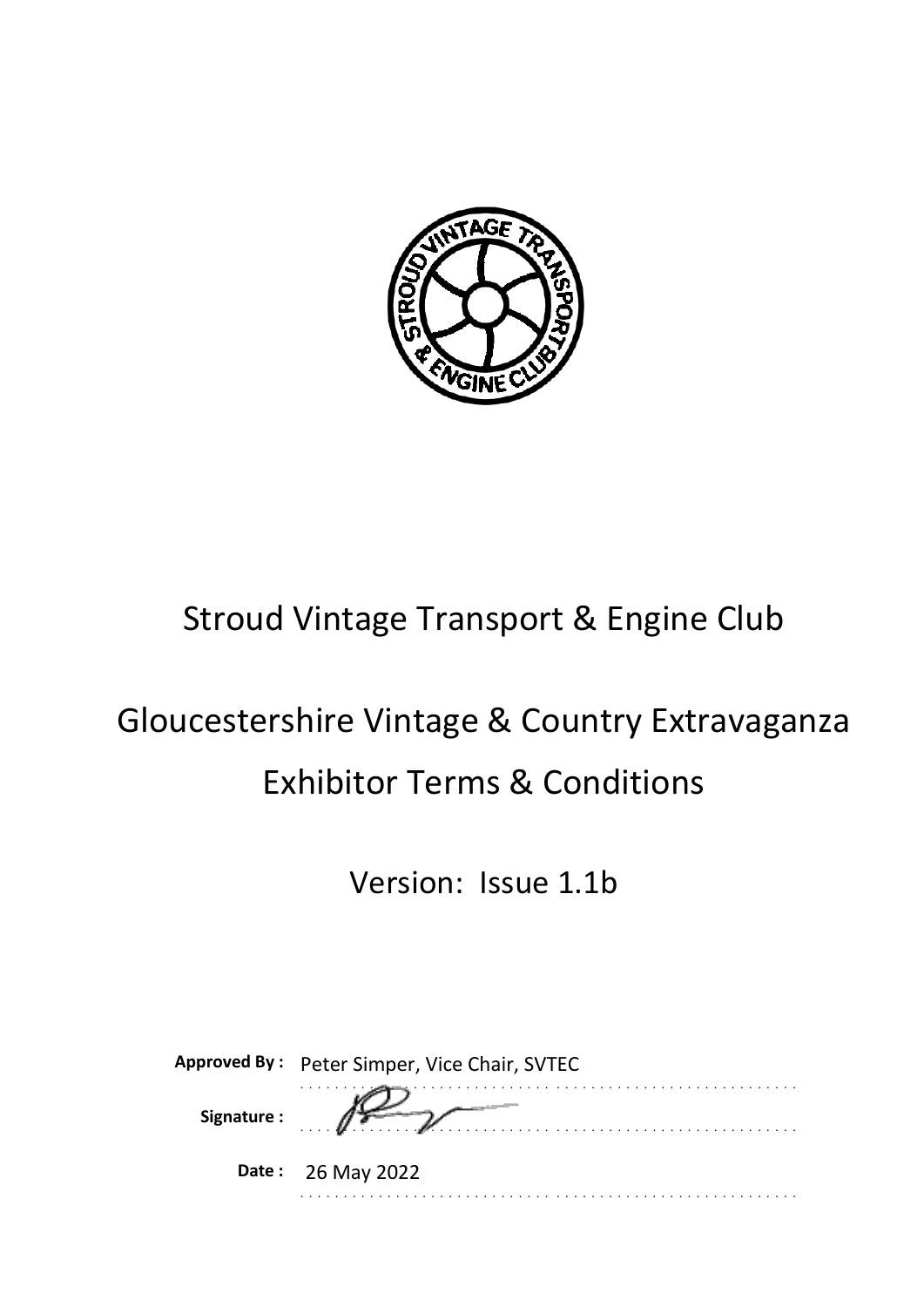## Contents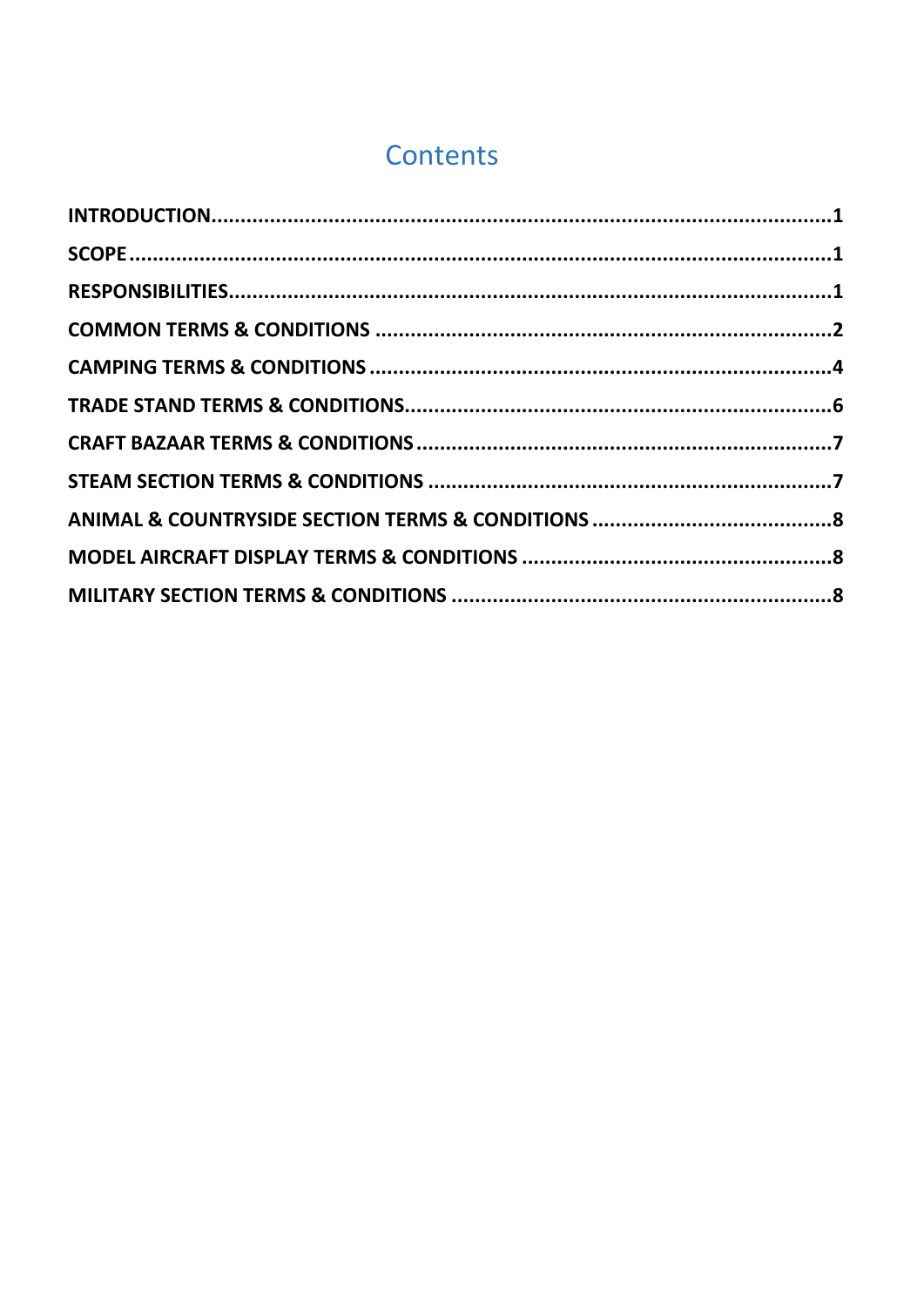#### <span id="page-2-0"></span>Introduction

The Stroud Vintage Transport & Engine Club (SVTEC) organise a yearly event called the Gloucestershire Vintage & Country Extravaganza. To ensure that the event proceeds in a way that brings credit upon everyone involved, a set of terms and conditions must be defined that can be used to govern the behaviour of exhibitors.

## <span id="page-2-1"></span>Scope

This document defines terms and conditions for exhibitors in the Gloucestershire Vintage & Country Extravaganza, and applies to:

- All SVTEC members, staff and volunteers.
- All contractors, suppliers and other people working on behalf of SVTEC.
- All persons that exhibit in the Gloucestershire Vintage & Country Extravaganza.

Where conflict exists between the terms and conditions defined in this document and any other Gloucestershire Vintage & Country Extravaganza documentation, the terms and conditions defined in this document will supercede them.

## <span id="page-2-2"></span>**Responsibilities**

Everyone listed in the Scope section of this document has some responsibility for ensuring that the Gloucestershire Vintage & Country Extravaganza proceeds in an orderly manner. However, the following have key areas of responsibility:

- The SVTEC Management Committee is ultimately responsible for ensuring that ...
	- o The event complies with all applicable legislation.
	- o The event is run in a safe and orderly manner.
	- o Exhibitor Terms & Conditions are clearly defined, and made available to the relevant persons in a timely manner.
- During the event, the 'Rally Manager' is responsible for …
	- o Enforcing the Exhibitor Terms & Conditions defined in this document.
	- o Resolving any disputes over the applicability of any Exhibitor Terms & Conditions. *In all cases, the Rally Managers decision will be final.*
- During the event, staff appointed by SVTEC to aid in the running of the event are responsible for …
	- o Policing the Exhibitor Terms & Conditions defined in this document.
	- o Referring any disputes to the Rally Manager where appropriate.
- Exhibitors in the event are responsible for ...
	- o Ensuring that they understand and comply with all applicable Exhibitor Terms & Conditions defined in this document.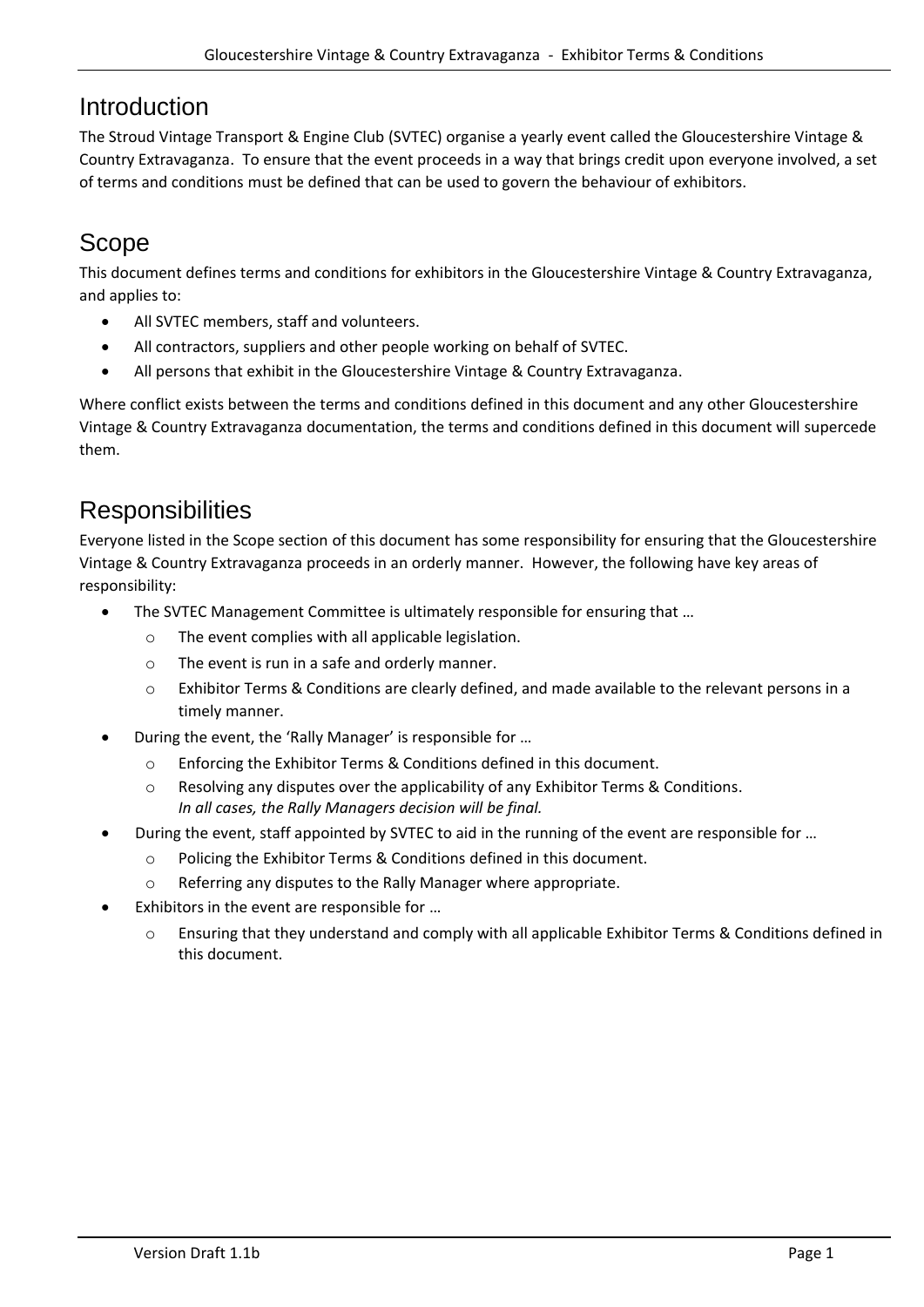#### <span id="page-3-0"></span>Common Terms & Conditions

The following terms and conditions apply to all exhibitors.

- Entry forms must be received by SVTEC by the 1<sup>st</sup> June. Forms received after that date may not be accepted.
- Exhibits must be presented in a clean, complete and safe working condition. This must include any relevant protection against loss of fluids that can cause environmental damage.

*The whole site at South Cerney is a protected area environmentally, due to it having aqua firm status (underground rivers close to the surface) which discharge into the adjoining lakes. If your exhibit or vehicle experiences any fluid leaks or spillages, a drip tray capable of containing the spill must be deployed and the incident reported immediately to your section leader or a member of section staff to ensure speedy remedial action takes place. Failure to do so may mean the vehicle will be excluded from the site and clear up costs may be deferred to the owner/exhibitor.*

- Current legislation requires all exhibits to be adequately insured against loss and public liability, therefore all exhibits must be adequately and correctly insured and licensed. You will be required to submit insurance details when returning your entry form and may be asked to produce certificates when entering the showground. Please note that random insurance cover checks will be made by members of the SVTEC team using the Motor Insurance Bureau and other appropriate bodies.
- The entire showground (including campsites and access roads) is covered by the Road Traffic Act and therefore …
	- No person under the legal age shall ride, drive or operate any vehicle or machinery.
	- All drivers must be fully competent and qualified in law to handle the vehicle they are in charge of.
	- No vehicle may run on trade plates.
	- Road vehicles must be taxed and tested for road use (if not exempt) in accordance with the current regulations for that type of vehicle.
	- All unattended vehicles or machinery must be securely braked and/or chocked.
	- A maximum speed of 5 MPH shall apply to all exhibits moving around the showground. *Excess speed may result in ejection from the event, and/or refusal of entry to future events.*
	- When moving any exhibit, all drivers must take special care with regard to young children and pets.
- Under no circumstances will more than the designed number of persons be allowed to ride on/in any vehicle or engine. Passengers must not be carried on vehicles designed only for one person. Tractors may not convey passengers except in a trailer or carriage.
- Without prior approval in writing, no exhibitor access will be permitted to the showground before 12 noon on the Thursday before the event opens, or after 12 noon on the Monday after the event closes. For your safety, exhibitors will not be allowed to set up camp before or remain on-site after the date & time stated, as show set up and breakdown will be in progress, with the associated hazards of moving vehicles, machinery, and pedestrians.
- On days when the event is open to the public, all exhibits must be 'in position' within their assigned showground area by 10:00. Exhibits may not be moved from that position before 17:00 without prior permission from an event official.

*This is for Health and Safety reasons as the show does not close to visitors until 17:00 and the need to mitigate the hazards associated with moving vehicles, machinery, and pedestrians.*

If it is necessary to change an exhibit or vehicle, this must be notified to and accepted by the section leader in advance and before arrival at the event.

*Exhibit details must match what is shown on the entry pass.*

• All passes must be clearly displayed on arrival, and at all times while the exhibit is on the showground. No valid pass, no admittance, no arguments.

*This is important as acts as proof of entry to the showground, also this supplies information for us to contact the owner in the case of an emergency.*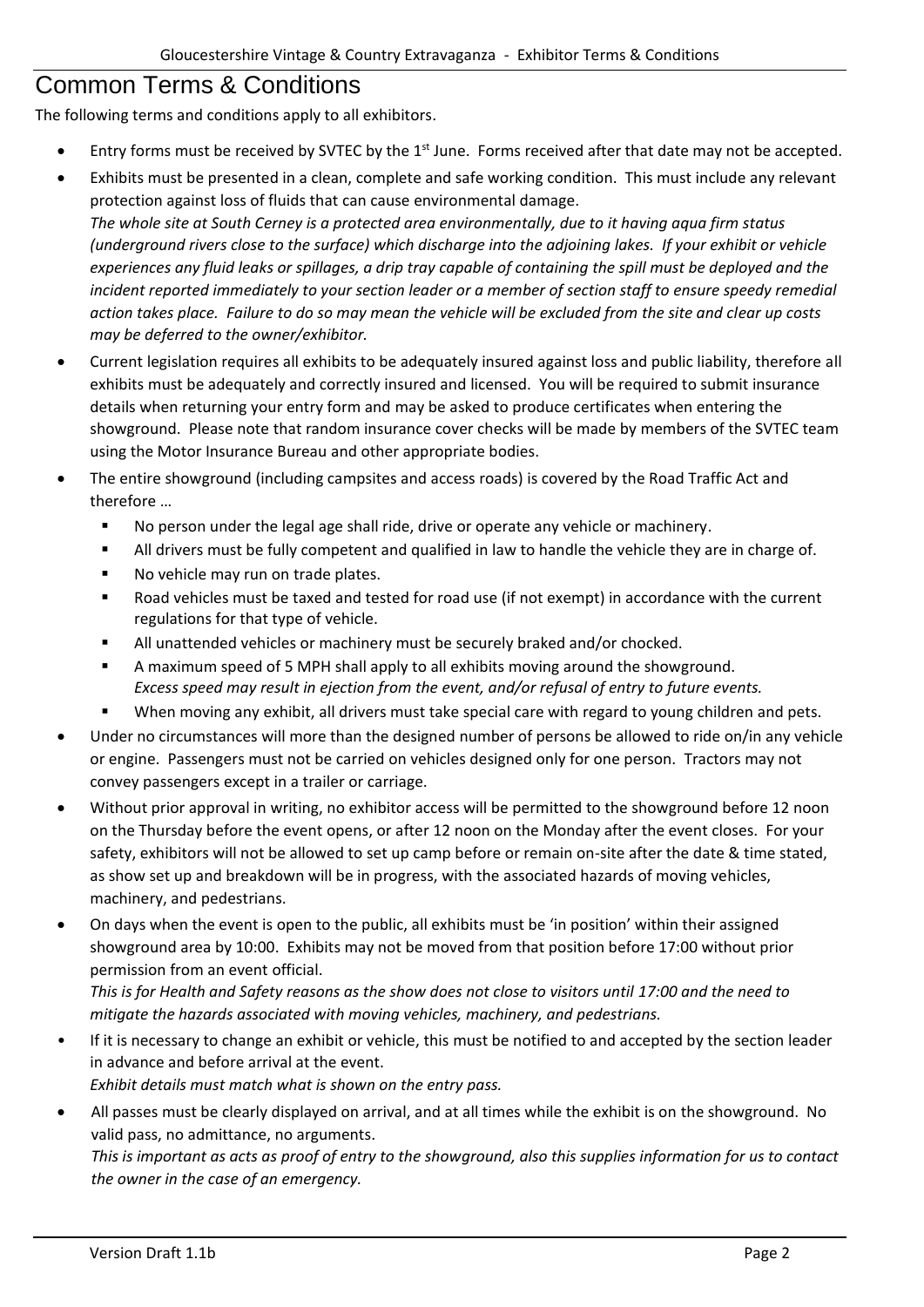- No vehicles other than those with correct entry passes associated with the exhibit and exhibitor may enter the showground and campsite. Any additional vehicles must be parked off the showground. Only those displaying the correct valid pass will be permitted entry, those not complying will be removed from the showground.
- No valid pass, no admittance, no arguments.
- Only two adults (i.e. driver plus one) and up-to 3 children under 16 years of age are entitled to free event entry when accompanying an exhibit. Any additional persons over and above will be required to pay normal gate entry admission fees upon arrival with no exceptions. *The easiest way to purchase any additional tickets in advance is online which also means you can take advantage of any online discounts available*.
- No exhibit may be left running unattended.
- After consulting the Safety Officer, SVTEC will provide such safety equipment as it considers necessary to protect anyone attending the event.
- Where exhibitors are responsible for young children, they must supervise and control them to ensure that they are not putting themselves and others at risk. *Please be aware that all exhibits can be lethal if tampered with or not treated with respect.*
- Pets must be kept under control at all times. Dogs must be kept on a lead and supervised.
- Exhibitors must 'clean up' after their pets. *Pet 'mess' is a health hazard to everyone so it is your responsibility to promptly remove and dispose of it safely.*
- Under no circumstances are barbecues, fire pits or any form of open fire to be used on the showground. *Being a grass field site our experience shows that the smallest spark can start a fire, smouldering undetected in the grass which subsequently combusts when it receives enough oxygen. That type of fire can prove difficult to extinguish if undetected and can cause severe damage to everything it comes into contact with.*
- No pyrotechnics are to be ignited or discharged without prior written agreement with the organisers.
- Edged weapons (e.g. knives) must remain sheathed at all times.
- Where applications are made by persons under 18 years of age, all forms must be countersigned by a responsible adult.
- Space on the showground is limited. When selecting entries for inclusion in the event, preference may be given to exhibitors attending for two/three days.
- The Gloucestershire Vintage & Country Extravaganza is made possible by a team of volunteers who willingly give their time and talents to put the event on. Rudeness, abuse & aggression towards them, other exhibitor's, or members of the public; will not be tolerated and will result in ejection from the event, and/or refusal of entry to future events.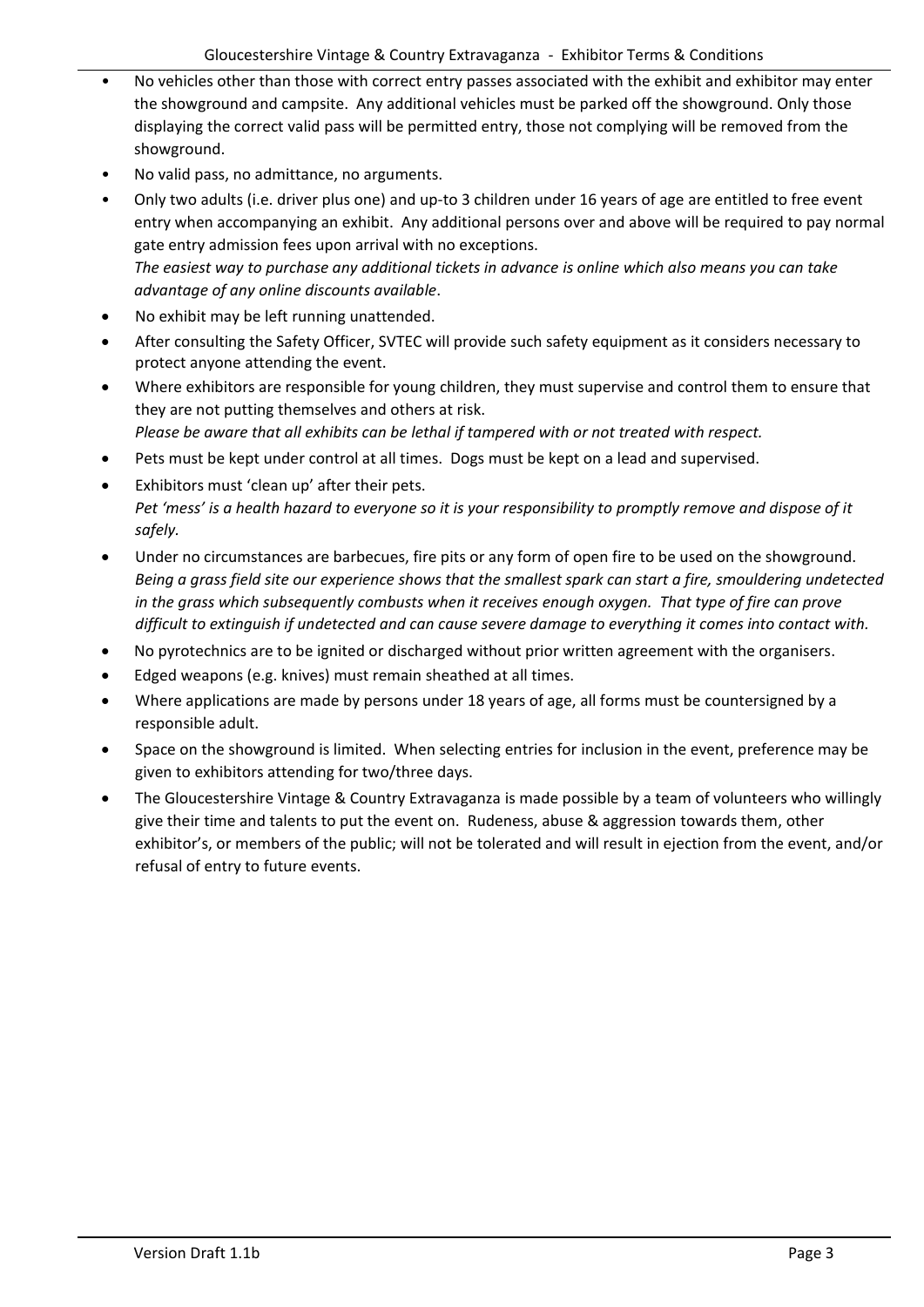#### <span id="page-5-0"></span>Camping Terms & Conditions

The following terms and conditions apply to all on-site camping. Where conflict exists between them and the Common Terms and Conditions, these terms and conditions will supercede them.

• One unit of camping per exhibitor entry.

*The increase in popularity of our three-day event has meant that increasing numbers of people wish to take advantage of on-site camping to enjoy the event to the full. SVTEC prides itself on showcasing a wide range of fascinating and historically interesting artifacts, skills, trades, and crafts at the Extravaganza. Consequently, there is only limited space available for on-site camping and has to be restricted to one unit per exhibitor entry.*

• The type of camping accommodation you would like to have (including dimensions where applicable), must be stated on the appropriate entry form.

*Camping passes will be issued based upon the type of accommodation stated on the camping entry form.*

- Any additional requirements and associated reasons for additional camping must be arranged with the appropriate section leader in advance.
- You may be refused access to the exhibitor campsite if you bring different camping accommodation to that stated on your entry forms. All changes must be notified and agreed in advance before arrival.
- No admittance to the exhibitor campsite will be allowed until the relevant exhibit has been booked into its exhibiting section. In an attempt to reduce pass fraud/misuse and to be fair to all, there will be no admittance for exhibitors to the campsite until the exhibit itself has arrived and is booked into its section. Members of an exhibitor's party who arrive in advance, must wait in the public car park pending arrival of the exhibit entered.
- There will be no access to campsites for new arrivals after 20.00 hours (earlier in poor visibility). However, arrivals after 20:00 will be allowed to temporarily camp overnight in the public car park (outside the showground perimeter fence) pending moving to their pitch in daylight the following morning before 10:00. *After dark, a campsite with its guy ropes and other obstacles can be difficult to negotiate, especially for new arrivals unfamiliar with the layout.*
- Vehicles being used for camping accommodation, whether a bespoke motorhome or a van converted for camping, must be registered with the DVLA (V5) as a Camper Van or display a valid habitation certificate. Any vehicle converted for camping with the installation of gas appliances and/or a 240 volt electricity supply, but not registered as above, must display a valid habitation certificate as proof of proper conversion for the purpose.

*Please note that random checks will be made by members of the safety team to ensure compliance.*

- There will be no mains water on-site that is fit for human consumption. *To avoid possible illness, water from taps must only be used for washing. However bottled drinking water will be available for sale on-site during the event.*
- Bottled gas is dangerous and can cause fatal injuries if used incorrectly. It must only be used ...
	- In a well ventilated area (not inside a tent).
	- With un-modified operating equipment and fittings that comply with current safety standards.
	- According to the manufacturer's instructions for safe use.
- All electrical equipment being used will comply with approved standards and protected by circuit breakers. Special attention should be paid to generators which must be guarded, insulations and joined wires must be done using the correct connections. No unprotected wire or cables shall be used, and all cables should be covered in the correct manner where they cross walkways and public areas.

*Think VERY carefully. Is your electrical installation safe and being used correctly? If any doubt exists don't use it, it could kill.*

- Generators must not be refuelled when the engine is hot or running.
- Hired and business generators must carry an in-date PAT test 'Pass' sticker from an accredited electrician or hire company.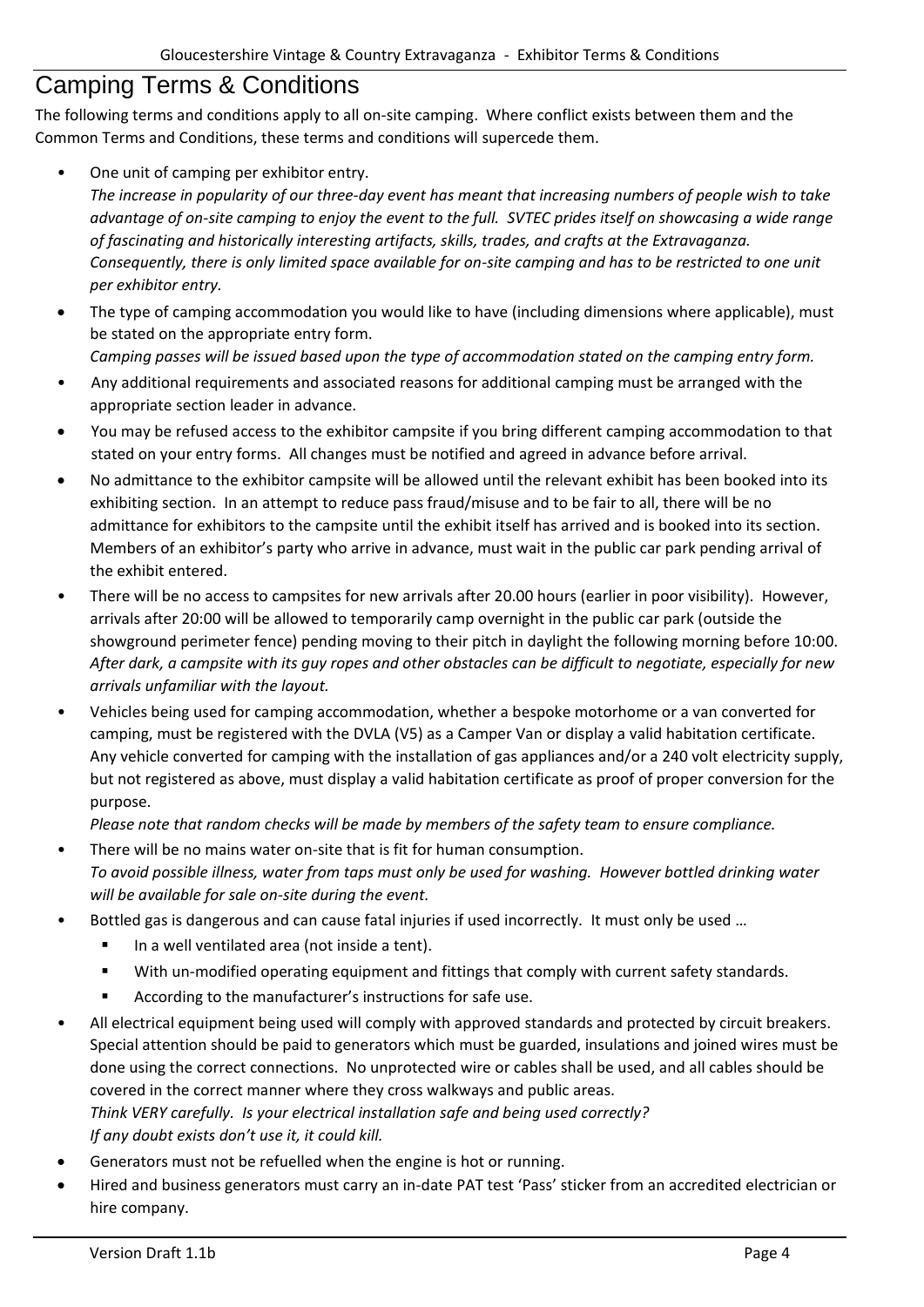- Privately owned generators (those not supplied by SVTEC) must be …
	- Suitably earthed.
	- Turned off between 10pm and 6:30am.
- Dogs must be kept on a lead and supervised at all times whilst outside your camping accommodation.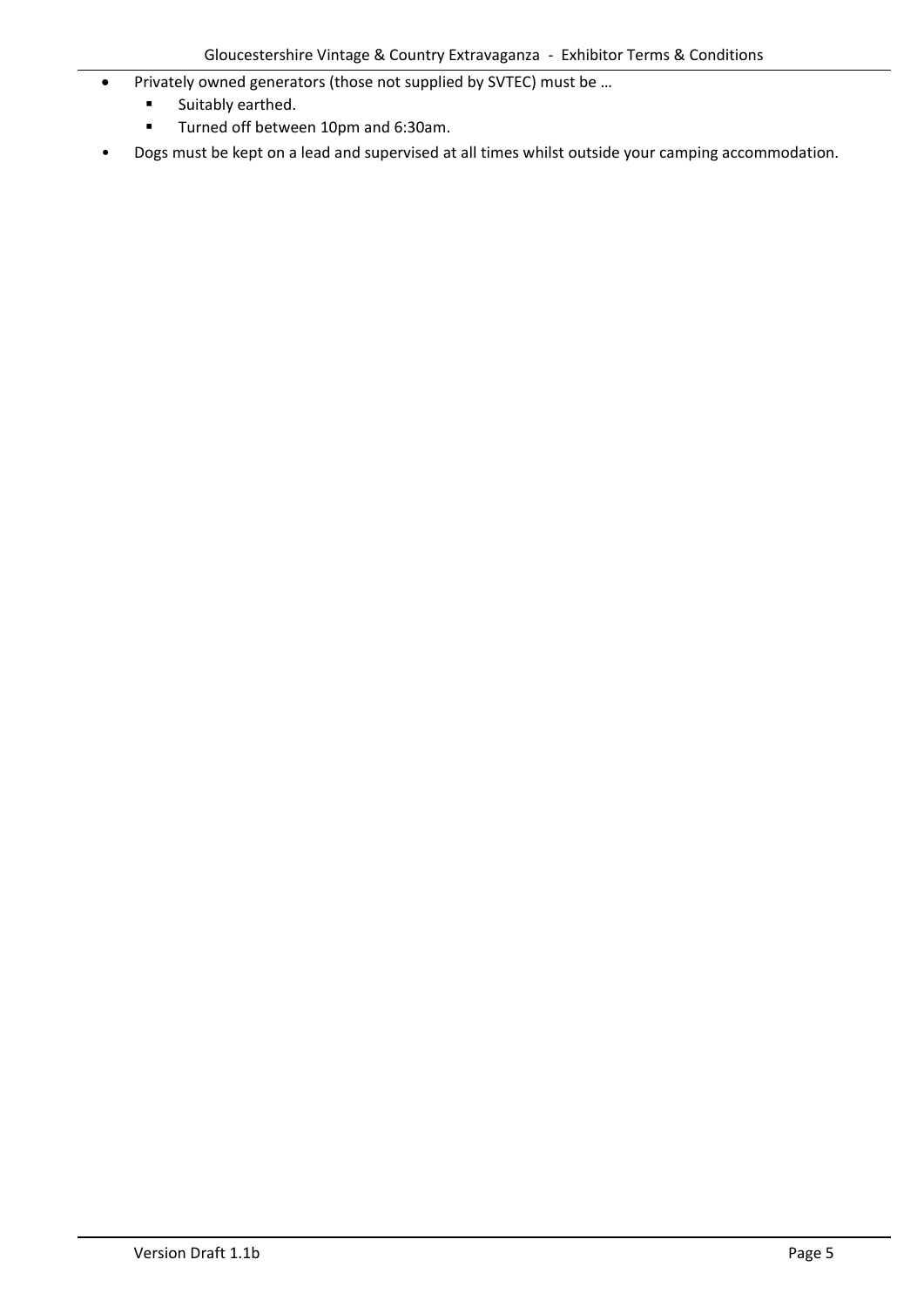#### <span id="page-7-0"></span>Trade Stand Terms & Conditions

The following terms and conditions are specific to Trade Stands. Where conflict exists between them and terms and conditions in other parts of this document, these terms and conditions will supercede them.

- No trading site is reserved or deemed to be reserved until payment in full has been made. Part payment or post-dated cheques are not acceptable.
- The following is prohibited ...
	- The sale of food or drink.
	- The sale of Fireworks
	- The sale of Pyrotechnics
	- 'Cheap Jacks' or 'Mock Auctions'.
- Under no circumstances must a trader encroach into another trader's pitch. *The boundaries of each pitch will be clearly marked.*
- A trader must not intrude into the isle or walkway in front of their pitch, with stock, signs or in any other way obstruct it.
- If you are trading from a camper/van you must ensure that you have enough manoeuvring space. *If additional space is required you could request an end pitch (available on a first come first served basis).*
- Siting of trade stands will not be permitted outside of the designated 'Trade Stands' area.
- Traders arriving on Thursday will be allowed on-site after 12.00 but before 18:00. *If you arrive later than that you may be directed to a holding area until the following morning.*
- All traders must vacate the site on Sunday evening after the event closes. *Special arrangements must be made if you wish stay on-site overnight.*
- Traders are not permitted to use PA systems or have music or other noises coming from their stands. *Music demonstrations may be permitted at the section organisers' discretion.*
- No traders may move their stand once the space has been allocated.
- No vehicle movements will be permitted on Friday, Saturday or Sunday after 09:00.
- Delivery of supplies will only be permitted prior to 09:00 each day.
- Due to current regulations, Risk Assessment forms must be completed by all trade entries. *The main reason for these forms is to identity any risks or hazards. You will not be able to eliminate all the risks and hazards, but this should help you to minimise them.*
- All litter must be disposed of responsibly.
- All on-section living accommodation must contain a suitable fire extinguisher.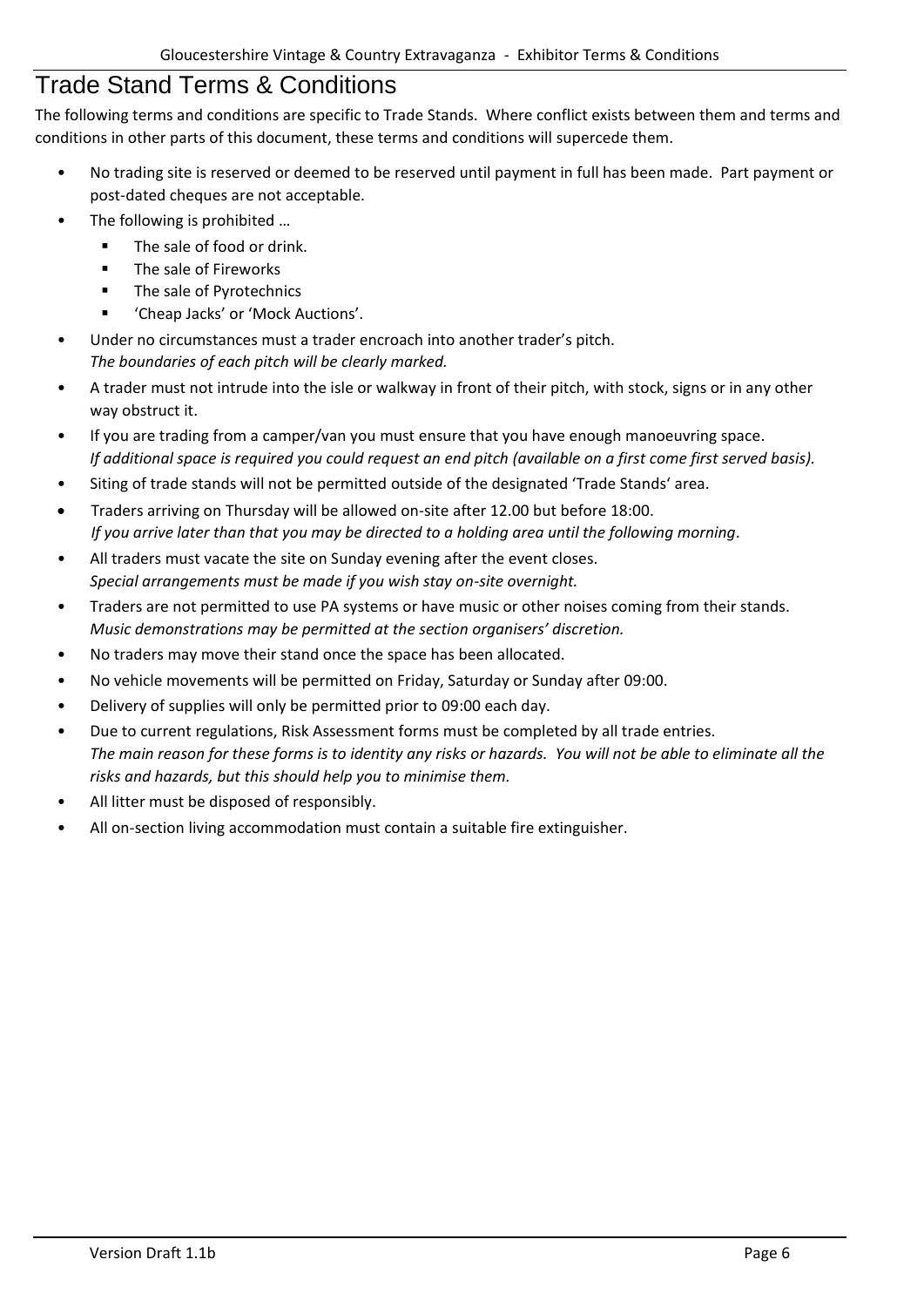#### <span id="page-8-0"></span>Craft Bazaar Terms & Conditions

The following terms and conditions are specific to Craft Bazaar entries. Where conflict exists between them and terms and conditions in other parts of this document, these terms and conditions will supercede them.

- No bazaar entry will be accepted until payment in full has been made. Part payment or post-dated cheques are not acceptable.
- The following is prohibited ...
	- The sale of food or drink.
	- The sale of Fireworks
	- The sale of Pyrotechnics
	- 'Cheap Jacks' or 'Mock Auctions'.
- Due to current regulations, this Risk Assessment forms must be completed by all craft bazaar entries. *The main reason for these forms is to identity any risks or hazards. You will not be able to eliminate all the risks and hazards, but this should help you to minimise them.*
- Bazaar entries arriving on Thursday will be allowed on-site after 12.00 but before 18:00. If you arrive later than that you may be directed to a holding area until the following morning.
- All on-section living accommodation must contain a suitable fire extinguisher.

## <span id="page-8-1"></span>Steam Section Terms & Conditions

The following terms and conditions are specific to Steam entries. Where conflict exists between them and terms and conditions in other parts of this document, these terms and conditions will supercede them.

- No exhibit or support vehicle may be left running unattended.
- Unattended vehicles must be left securely braked and or chocked.
- Whistles, horns etc. will not be sounded after dark unless in an emergency.
- There will be no movement of engines or vehicles after dark without prior permission of the Section Organiser (this includes all movement to and from the Beer Tent).
- Exhibits must be covered for 3rd party risks with an indemnity of not less than £5,000,000 per any one claim.
- All exhibits that will be 'in steam' during the event must have a valid boiler certificate issued by a recognised authority. All such certificates must be available for inspection by SVTEC staff at any time while the exhibit is on-site.
- Steam Apprentice Club members only may drive exhibits under NTET guidelines. If they wish to do so they must provide their membership card for inspection by the organisers.
- All support vehicles must be left in your assigned camping space.